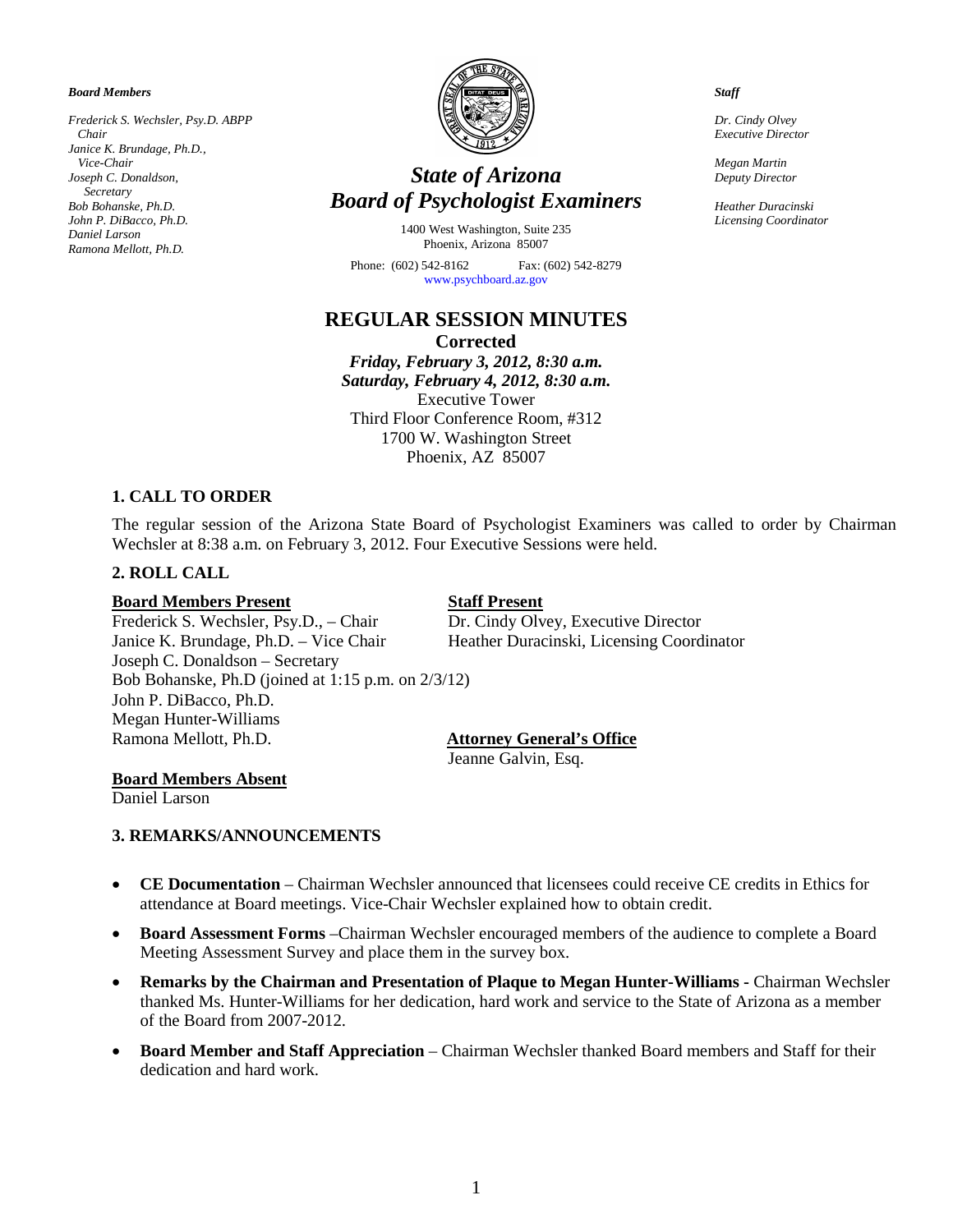### **4**. **CALL TO THE PUBLIC**

Chairman Wechsler invited the public to address the Board at this time. Marilyn Stromsness, Ph.D. introduced herself as the Arizona Psychological Association's (AzPA) newly appointed Board liaison and gave an update to the Board. A member of the public addressed the Board to voice concern about a licensed psychologist, Eugene Cherry, Ph.D.

#### **5. COUNSEL REPORT**

Ms. Galvin provided an update to the Board regarding the status of Jean Hodgson, Ed.D. Dr. Hodgson has filed a complaint for judicial review with the Superior Court. Dr. Hodgson has appealed the Board's decision to revoke her license. Dr. Hodgson filed the appeal on October 6, 2011. Ms. Galvin stated that Dr. Hodgson was late in filing her appeal. Subsequently, the State filed a motion to dismiss due to the lack of timeliness. On January 5, 2012, the Judge denied the motion to dismiss stating that the Board did not serve her properly even though Dr. Hodgson had requested in writing that the Board not send correspondence via Certified Mail.

#### **6. CONSENT AGENDA - DISCUSSION, CONSIDERATION, AND POSSIBLE ACTION**

Dr. Brundage made a motion, seconded by Mr. Donaldson, to approve the items on the consent agenda. The motion carried unanimously (6 -0).

#### **(a) DISCUSSION/DECISION REGARDING PSYCHOLOGY APPLICATIONS**

#### **i. REQUESTING APPROVAL FOR EXAM AND LICENSURE**

Laura Brookham, Psy.D. Darren Calhoun, Ph.D. Nancy Hagener, Psy.D. Julie Landry Poole, Psy.D. Ricardo Mendivil, Psy.D. Michael Moore, Ph.D. Michael Shapiro, Ph.D. Michael Wagner, Ph.D. Jamie Whalen, Psy.D.

**ii. REQUESTING APPROVAL OF LICENSURE BY WAIVER**

Sherry Spurling, Ph.D. April Weichmann, Ph.D.

- **iii. REQUESTING APPROVAL OF LICENSURE BY CREDENTIAL** Mark Fleming, Ph.D., NRHSPP Robert Meier, Ph.D., NRHSPP
- **(b) DISCUSSION/DECISION REGARDING APPLICATIONS FOR LICENSURE OF BEHAVIOR ANALYSTS BY EXPERIENCE** Beatriz Conti, M.Ed., BCBA
- **(c) REQUEST FOR EXTENSION OF TIME TO TAKE EPPP EXAM FROM MELISSA INMAN, Ph.D.**
- **(d) EXECUTIVE DIRECTOR'S REPORT**
- **(e) INVESTIGATIONS REPORT**
- **(f) LICENSING REPORT**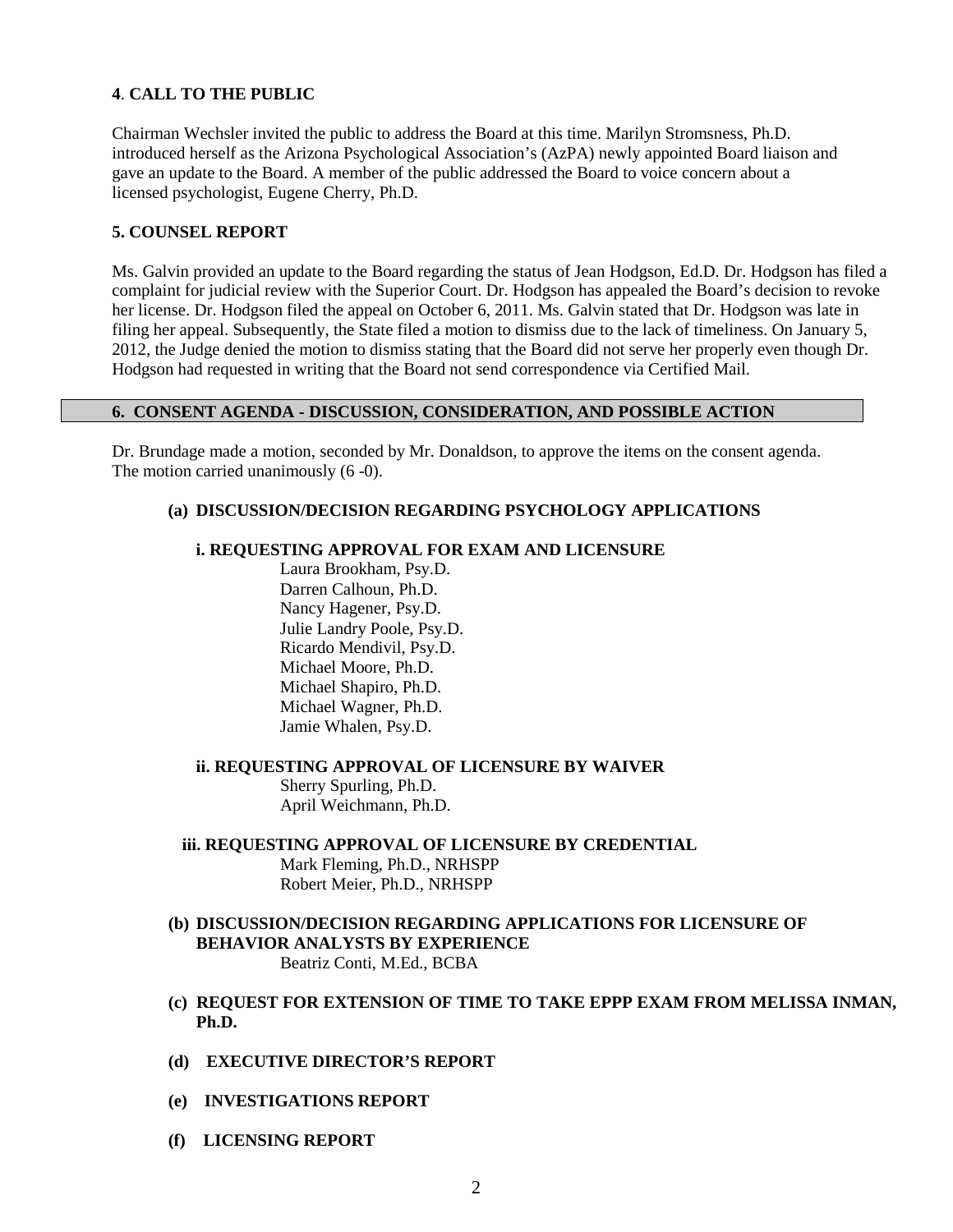#### **7. DISCUSSION, CONSIDERATION, AND POSSIBLE ACTION REGARDING DRAFT SUBSTANTIVE POLICY STATEMENT CLARIFYING A.R.S. §32-2081(B)**

Dr. Olvey and Ms. Galvin provided a summary to the Board. Board members clarified when the policy statement would become effective if approved. Board members questioned Ms. Galvin if they could apply the interpretation before the draft policy statement became effective. After deliberation, Mr. Donaldson made a motion, seconded by Dr. Brundage to approve the draft policy statement. The motion carried unanimously (6-0).

#### **8. DISCUSSION, CONSIDERATION, AND POSSIBLE ACTION RELATING TO THE BOARD'S TELEPRACTICE COMMITTEE'S RECOMMENDATION PERTAINING TO THE DEFINITION OF A "DAY" AND "YEAR" AS IT RELATES TO A.R.S. §32-2075(A)(4)**

Chairman Wechsler provided a summary to the Board and described the Telepractice Committee's recommendations pertaining to A.R.S. §32-2075(A)(4), specifically the definitions of a "day" and a "year." It is recommended that a "year" be defined as a calendar year (January  $1<sup>st</sup>$  - December 31 $<sup>st</sup>$ ). It is</sup> further recommended that a "day" be defined as any accumulation of eight hours in the provision of psychological services, regardless of the number of calendar days over which the hours were accumulated. Further, this accumulation of hours includes work performed within Arizona as well as work performed outside of Arizona (e.g., report writing). Travel time is not considered a psychological service and is excluded from hours accumulated. Board members deliberated and confirmed that, when applied, the recommended definition of a "day" would allow a psychologist from another jurisdiction to practice in Arizona up to 160 hours per year. Board members expressed concern that a psychologist could practice for one hour a day for one-hundred-sixty days. Board members deliberated the fact that the court system utilizes different experts from different jurisdictions for specific cases, which may support continuation of this statute. Board members indicated a statute change may be considered in the future to require a psychologist from a different jurisdiction to obtain a temporary/provisional license to practice in Arizona. After deliberation, Dr. Mellott made a motion, seconded by Dr. DiBacco to approve the Telepractice Committee's interpretation of a "year" and "day". The motion carried unanimously  $(6-0)$ .

# **9. DISCUSSION, CONSIDERATION, AND POSSIBLE ACTION REGARDING INVESTIGATIONS**

# **RFI 11-01, Eugene Cherry, Ph.D.**

Dr. Wechsler provided a summary to the Board. Dr. Cherry and his legal counsel, Larry Cohen, were present. Mr. Cohen requested to speak and made a statement to the Board and answered Board members' questions. Dr. Cherry answered Board members' questions. The Complainant was also present, requested to speak, and made a statement to the Board.

Board members expressed concerns with the manner in which the evaluation was conducted, lack of informed consent, multiple relationships and Dr. Cherry's objectivity in this case.

Dr. Wechsler made a motion, seconded by Mr. Donaldson to move RFI 11-01 to an Informal Interview for possible violations to include but not limited to A.R.S. §32-2061(13)(o) for possibly providing services that are unnecessary or unsafe or otherwise engaging in activities as a psychologist that are unprofessional by current standards of practice; A.R.S. §32-2061(13)(dd) for possibly violating an ethical standard adopted by the board specifically pertaining to the American Psychological Association Ethical Principles of Psychologists and Code of Conduct 3.05 Multiple Relationships, 3.08 Exploitative Relationships, 3.10 Informed Consent and 3.11 Psychological Services Delivered to or Through Organizations. The motion carried unanimously (6-0) on a roll call vote.

## **10. DISCUSSION, CONSIDERATION, AND POSSIBLE ACTION REGARDING APPLICATION AND RELEVANCE OF A.R.S. §32-2075(A)(4) AS IT PERTAINS TO RFI T-10-32 AND RFI T-11-16 REGARDING BRENDA BURSCH, Ph.D.**

Dr. DiBacco recused from this agenda item.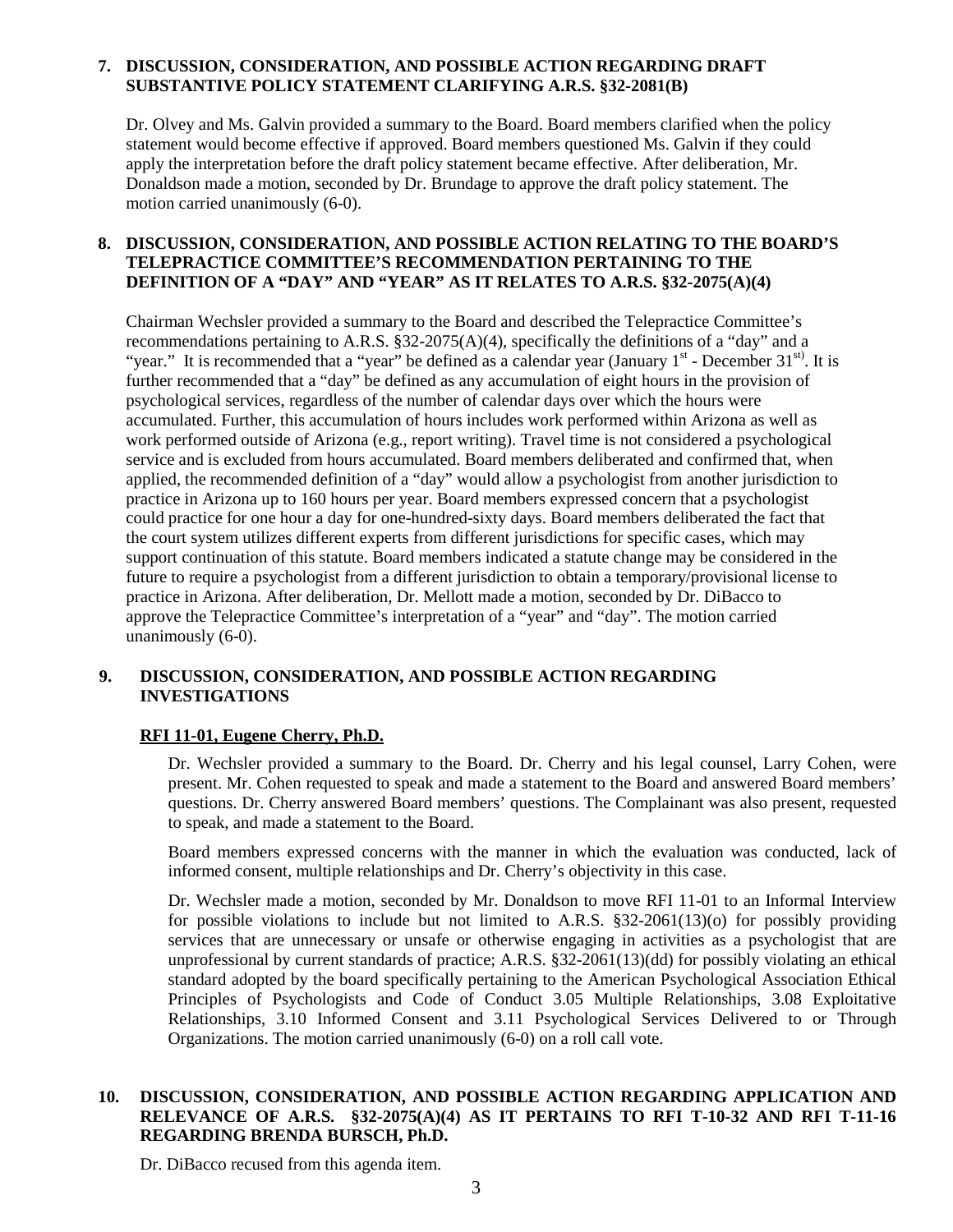Chairman Wechsler clarified that Board members will only deliberate whether Dr. Bursch meets the exemption from licensure as outlined in A.R.S.  $\S32{\text -}2075(A)(4)$ . Ms. Hunter-Williams provided a summary to the Board. Ms. Hunter-Williams reviewed the Board's interpretation of a "year" and "day". Dr. Bursch was present telephonically and answered Board members questions. Dr. Bursch's legal counsel, Larry Cohen, was present, requested to speak and made a statement to the Board. Board members deliberated the number of hours Dr. Bursch reported to work in Arizona.

At 9:56 a.m., Dr. Mellott made a motion, seconded by Dr. Brundage, to go into Executive Session to obtain confidential legal advice. The motion carried unanimously (5-0-1) with Dr. DiBacco recused. Open session reconvened at 10:12 a.m.

The complainant in RFI T-10-32 was present, requested to speak as this agenda item pertains to her complaint and made a statement to the Board.

After deliberation, Dr. Mellott made a motion, seconded by Dr. Brundage, that Dr. Bursch has not exceeded the number of hours allowed to provided services in Arizona under A.R.S. §32-2075(A). The motion carried unanimously (5-0) on a roll call vote with Dr. DiBacco recused.

# **11. DISCUSSION, CONSIDERATION, AND POSSIBLE ACTION REGARDING INVESTIGATIONS**

#### **RFI T-10-32 & T-11-16, Brenda Bursch, Ph.D.**

Dr. DiBacco recused from this agenda item.

Dr. Wechsler advised that this complaint would be heard in Executive Session due to the confidential nature of records as well as the underlying proceedings and in order to receive confidential legal advice, pursuant to A.R.S. 38-431.03(A)(2) and (3).At 10:21 a.m., Dr. Brundage made a motion, seconded by Mr. Donaldson to conduct the proceedings of this case in Executive Session, excluding the motion. The motion carried unanimously (5-0). Open session reconvened at 12:12 p.m.

Dr. Mellott made a motion, seconded by Dr. Brundage, to dismiss RFI T-10-32 & T-11-16. Motion carried on roll call vote (4-1) with Chairman Wechsler voting no and Dr. DiBacco recused.

# **12. DISCUSSION, CONSIDERATION, AND POSSIBLE ACTION REGARDING ADDITIONAL BACKGROUND INFORMATION WITH THE 2011-2013 RENEWAL APPLICATION FOR MARYA COTA, PH.D.**

Ms. Duracinski provided a summary to the Board. Dr. Cota and her legal counsel, Stephen Myers, were present, requested to speak, made a statement and answered Board members' questions. Board members commented that the information submitted was complete. After deliberation, Dr. Bohankse made a motion, seconded by Dr. DiBacco to approve Dr. Cota's 2011-2013 renewal application and to offer Dr. Cota a letter of concern for her failure to report her Driving Under the Influence charge in a timely fashion (A.R.S. §32- 3208). The motion carried unanimously (7-0) on a roll call vote.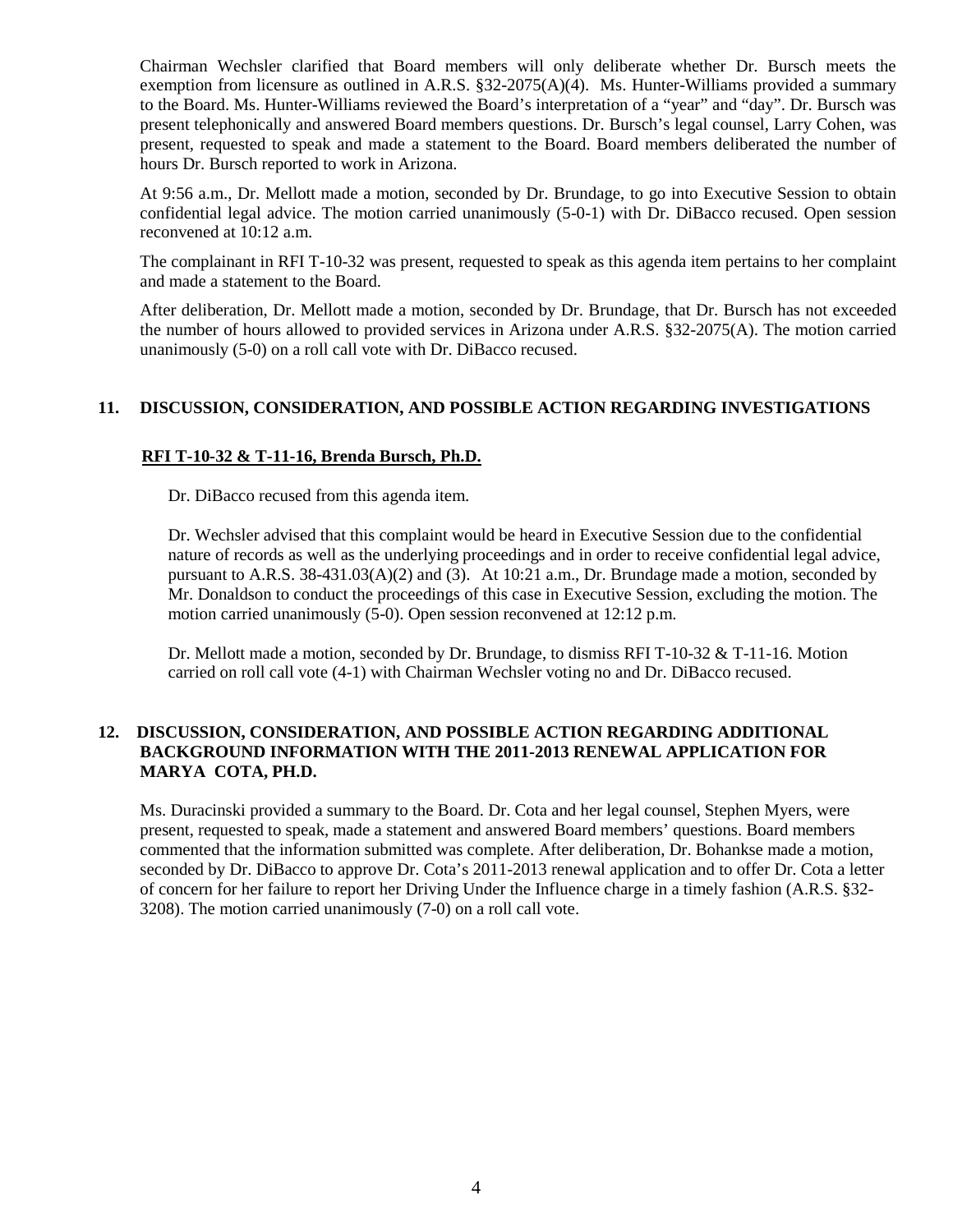# **RFI 11-14, Katrina Buwalda, Psy.D.**

Dr. DiBacco recused from this agenda item.

Dr. Wechsler advised that this case would be heard in Executive Session due to the confidentiality of records and underlying proceedings and in order to receive legal advice pursuant to A.R.S. §38- 431.03(A)(2)(3) and in accordance with the Court Order issue. At 1:43 p.m., Dr. Bohanske made a motion, seconded by Ms. Hunter-Williams to conduct the proceedings of this case in Executive Session, excluding the motion. The motion carried unanimously (7-0). Open session reconvened at 2:58 p.m.

Dr. Bohanske made a motion, seconded by Dr. Brundage, to dismiss RFI 11-14 as Board members found no evidence of violation of statute or rule by the Licensee. The motion carried on roll call vote (5- 0) with Dr. DiBacco recused.

### **14. DISCUSSION, CONSIDERATION, AND POSSIBLE ACTION REGARDING JURISDICTION OF RFI 11-04 PERTAINING TO KIMI WRIGHT, Ph.D.; CONSIDERATION AND ACTION REGARDING DR. WRIGHT'S REQUEST FOR A CONTINUANCE OF THE INFORMAL INTERVIEW**

Ms. Galvin provided a summary to the Board and elaborated on court minute entries pertaining to this case. Dr. Wright and her legal counsel, Charles Hover III, were present. Mr. Hover requested to speak and made a statement to the Board.

At 3:10 p.m., Mr. Donaldson made a motion, seconded by Ms. Hunter-Williams, to go into Executive Session to obtain confidential legal advice. The motion carried unanimously (7-0). Open session reconvened at 3:30 p.m.

Board members deliberated the jurisdictional matter in this case. After deliberation, Mr. Donaldson made a motion, seconded by Dr. Mellott, to continue the Informal Interview of Dr. Wright to a future Board meeting. Motion failed on a roll call vote (2-5) with Drs. Wechsler, Brundage, Bohankse, DiBacco and Ms Hunter-Williams voting no.

Dr. Wechsler made a motion, seconded by Dr. DiBacco to maintain jurisdiction in RFI 11-04. The motion carried unanimously (7-0) on a roll call vote.

Dr. DiBacco made a motion, seconded by Dr. Brundage, to grant the requested continuance of the Informal Interview regarding RFI 11-04. The motion carried (6-1) with Dr. Bohanske voting no.

# **15. INFORMAL INTERVIEW – Lydia Garrett, Ph.D. RFI NO. 11-12**

Chairman Wechsler noted that the Complainant for this case was no longer present at the meeting and that the Complainant requested a continuance of this matter as he would like to address the Board regarding the merits of the case. Board members noted that Dr. Garrett was sent a subpoena to attend the Informal Interview. Board members expressed concern with Dr. Garrett's failure to appear for the Informal Interview. Dr. Olvey relayed to the Board that Dr. Garrett signed the Certified Mail receipt that was sent with the subpoena indicating that she received the subpoena. After deliberation, Mr. Donaldson made a motion, seconded by Dr. Bohanske, for Board staff to contact Dr. Garrett regarding her failure to appear for the Informal Interview and to open a Request for Investigation against her for violation of A.R.S. §32-2061(aa) Violating a formal board order, consent agreement, term of probation or stipulated agreement issued under this chapter, for possibly failing to comply with the subpoena to appear for the Informal Interview.

#### **16. DISCUSSION, CONSIDERATION, AND POSSIBLE ACTION PERTAINING TO THE CONSENT AGREEMENT OFFERED TO DR. GERMAN AND CORRESPONDENCE FROM JOHN P. AGER REGARDING DR. GERMAN'S CONCERNS WITH THE DECREE OF CENSURE**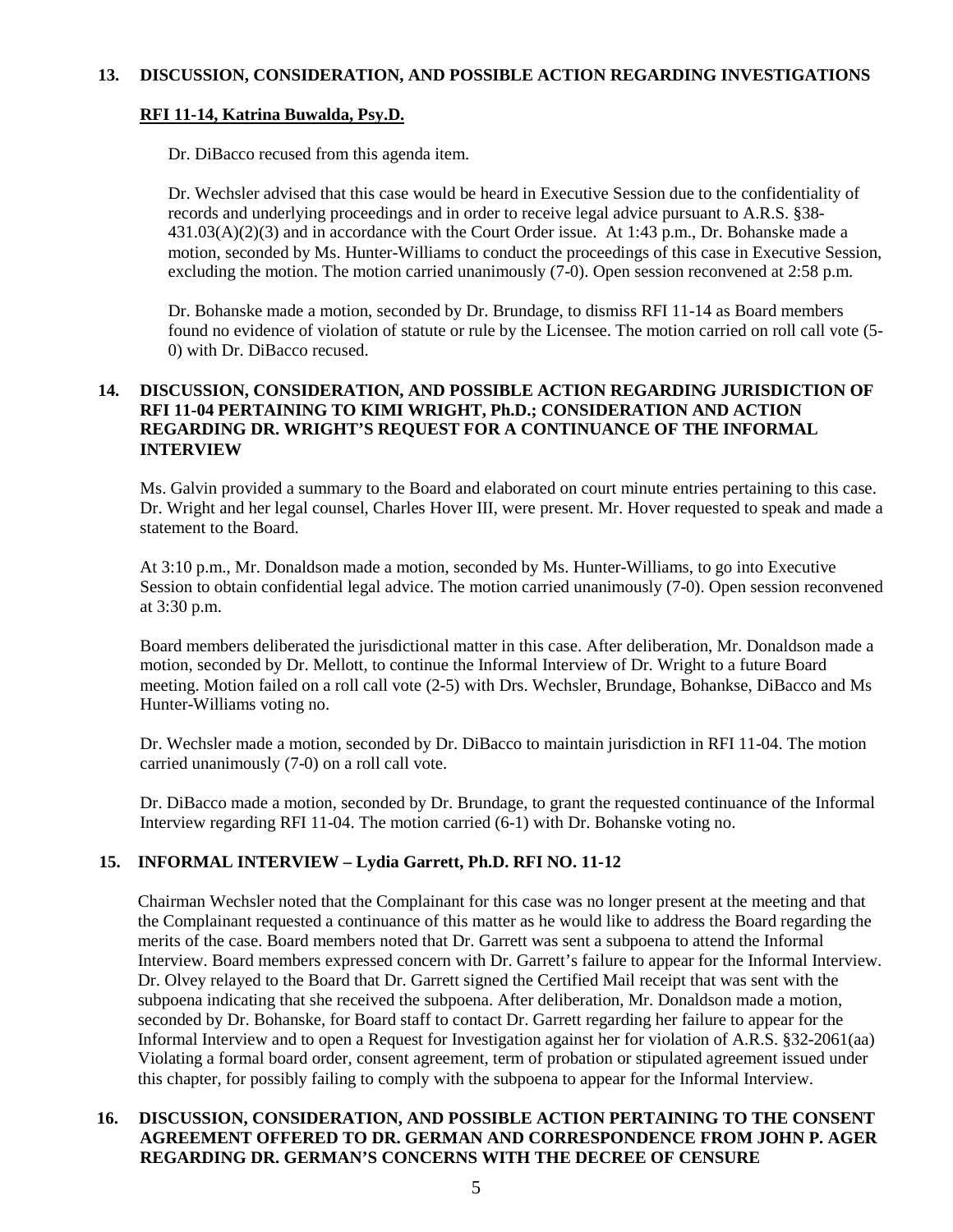Dr. DiBacco recused from this agenda item.

Ms. Galvin provided a summary to the Board. Dr. German was not present; however his legal counsel, John P. Ager, was present, requested to speak and made a statement to the Board.

After deliberation, Mr. Donaldson made a motion, seconded by Dr. Wechsler, to deny the proposed amendments to the Decree of Censure and issue the original Decree of Censure as drafted. The motion carried unanimously (6-0) on a roll call vote.

# **17. DISCUSSION, CONSIDERATION, AND ACTION REGARDING CORRESPONDENCE RECEIVED FROM MICHELLE MASTRANGELO, M.Ed., REQUESTING EXEMPTION PURSUANT TO A.R.S §32-2091.03(F); POSSIBLE DENIAL OF APPLICATION FOR LICENSURE**

Ms. Duracinski provided a summary to the Board. Ms. Mastrangelo and her attorney, Anne Fulton-Cavett, were present telephonically. Ms. Fulton-Cavett requested to speak and made a statement to the Board. Ms. Fulton-Cavett and Ms. Mastrangelo answered Board members' questions. After deliberation, Dr. Wechsler made a motion, seconded by Mr. Donaldson, to deny Ms. Mastangelo's request for an exemption and to uphold the denial of her application allowing Ms. Mastrangelo five business days to withdraw her application. If she fails to withdraw her application within five business days, her application will be denied pursuant to A.R.S. § 32-2091.03(E). The motion carried unanimously (7-0) on a roll call vote.

#### **18. DISCUSSION, CONSIDERATION, AND POSSIBLE ACTION REGARDING APPLICANT BHUPIN BUTANEY, Ph.D.**

Drs. Wechsler and Bohanske recused from this agenda item. Dr. Mellott provided a summary to the Board stating that Dr. Butaney's application for licensure by waiver could not be reviewed at the January 31, 2012, Application Review Committee Meeting due to lack of a quorum. Dr. Mellott noted that the materials submitted were complete and fulfills the requirements of statute and rule. Dr. Mellott made a motion, seconded by Mr. Donaldson to approve Dr. Butaney's application for licensure upon receipt of the pro-rated licensing fee. The motion carried 5-0 with Drs. Wechsler and Bohanske recused.

At 4:23 p.m. the Board recessed. On February 4, 2012, the Board reconvened in open session at 8:34 a.m.

# **19. DISCUSSION, CONSIDERATION, AND POSSIBLE ACTION REGARDING COURTESY REVIEW OF PROPOSED RULES FOR BEHAVIOR ANALYSTS**

Dr. Olvey provided a summary to the Board stating that the draft behavior analyst rules were reviewed as a courtesy by the Governor's Regulatory Review Council (GRRC). The Board reviewed and deliberated GRRC's comments. The Board directed staff to make revisions to the draft rules including removing the question in the application pertaining to Child Support Enforcement; revising language to indicate that complainants are not required to be present when the Board considers complaints; where possible, align questions on the application form for initial licensure with questions on the application for license renewal; and develop a list of fees for consideration by the Board at the next meeting. At that time, the Board will determine whether to include the list of fees in the proposed rules.

# **20. DISCUSSION, CONSIDERATION, AND POSSIBLE ACTION RELATING TO LEGISLATIVE UPDATE OF CURRENT LEGISLATION**

Dr. Olvey provided a summary to the Board regarding HB 2244. Dr. Olvey stated that HB 2244 would limit the professional board members to 25 percent of the Board's composition. Board members opined that this bill if passed may be burdensome to the professional members of the Board and could also cause danger to the public. It was the consensus of the Board to authorize the Executive Director to contact the Association (Arizona Psychological Association) and inquire about the Association's position on this bill.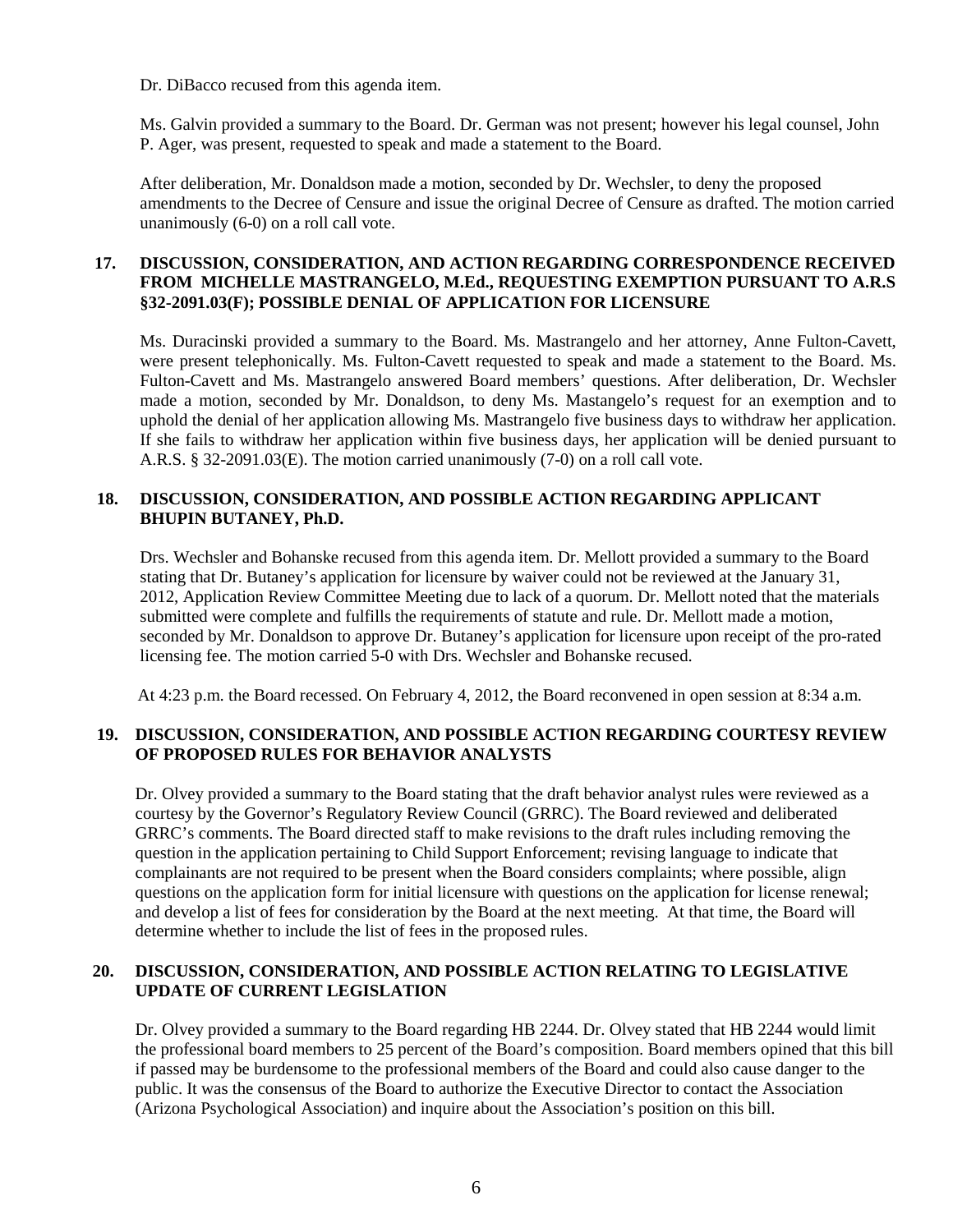Dr. Olvey provided a summary to the Board regarding HB 2197. Dr. Olvey stated that HB 2197 will require the Board to accept debit and credit cards as a form of payment and discussed the financial implication of implementing this legislation, if passed. It was the consensus of the Board to authorize the Executive Director to request a face-to-face meeting with the sponsor of the bill to present factual information regarding the impact of this bill on the agency.

Dr. Olvey provided a summary to the Board regarding HB 2671. Dr. Olvey stated that HB 2671 pertains to prescribing authority for psychologists and that this bill has been introduced in prior years. It was the consensus of the Board to take no action.

Dr. Olvey provided a summary to the Board regarding SB 1189. Dr. Olvey stated that SB 1189 would allow a health care provider licensed in another jurisdiction to work in a "free clinic" in Arizona without obtaining a professional license. After deliberation, it was the consensus of the Board that the Executive Director should personally contact the sponsor of the bill and indicate that the Board supports "spirit" of the bill, while expressing that the Board is recommending that measures be taken in order to protect the public. An example may include requiring free clinics to provide information to the appropriate regulatory board regarding the professionals working in the clinics.

### **21. DISCUSSION, CONSIDERATION, AND POSSIBLE ACTION REGARDING FORM USED TO REPORT HOURS FOR SUPERVISED POSTDOCTORAL EXPERIENCE; DISCUSSION, CONSIDERATION, AND POSSIBLE ACTION REGARDING SUPERVISED EXPERIENCE INCLUDING DIRECT CLIENT CONTACT HOURS**

Dr. DiBacco and Dr. Mellott provided a summary to the Board. Board members deliberated the current form used for applicants to report their supervised postdoctoral experience. The deliberated A.R.S. § 32-2071(G) "Not more than one thousand five hundred hours of supervised professional experience shall be postdoctoral…" After deliberation, it was the consensus of the Board to direct the Board's intern, Ryan Litner, to research the history as to why Arizona will only accept 1,500 hours of postdoctoral experience with 600 hours of direct client contact. The Board voiced concern that a literal interpretation of the statute could prohibit applicants being eligible for licensure in Arizona if they submit more than 1,500 hours of supervised postdoctoral experience. The Board requested Assistant Attorney General, Jeanne Galvin, look into the issue of postdoctoral hours for discussion at a future Board meeting.

# **22. DISCUSSION, CONSIDERATION, AND POSSIBLE ACTION REGARDING SOFTWARE FOR TRANSMISSION OF DOCUMENTS**

Dr. Olvey provided a summary to the Board regarding encrypted software, Winzip, enabling the Board office to send encrypted files via email to Board members. After deliberation, it was the consensus of the Board to implement the new software for a future meeting.

# **23. NEW AGENDA ITEMS FOR FUTURE MEETINGS**

Dr. Olvey summarized future agenda items in the queue for future Board meetings. In addition, Dr. Wechsler requested that budgeting for a lobbyist be placed on a future agenda. Dr. DiBacco requested that the Board consider additional communication with the Court regarding A.R.S.  $\S 32-2081(B)$  be placed on a future agenda.

#### 24. **ADJOURN**

There being no further business to come before the Board, a motion was made by Dr. Bohanske, seconded by Dr. Brundage, to adjourn the meeting at 11:33 a.m. The motion carried 7-0.